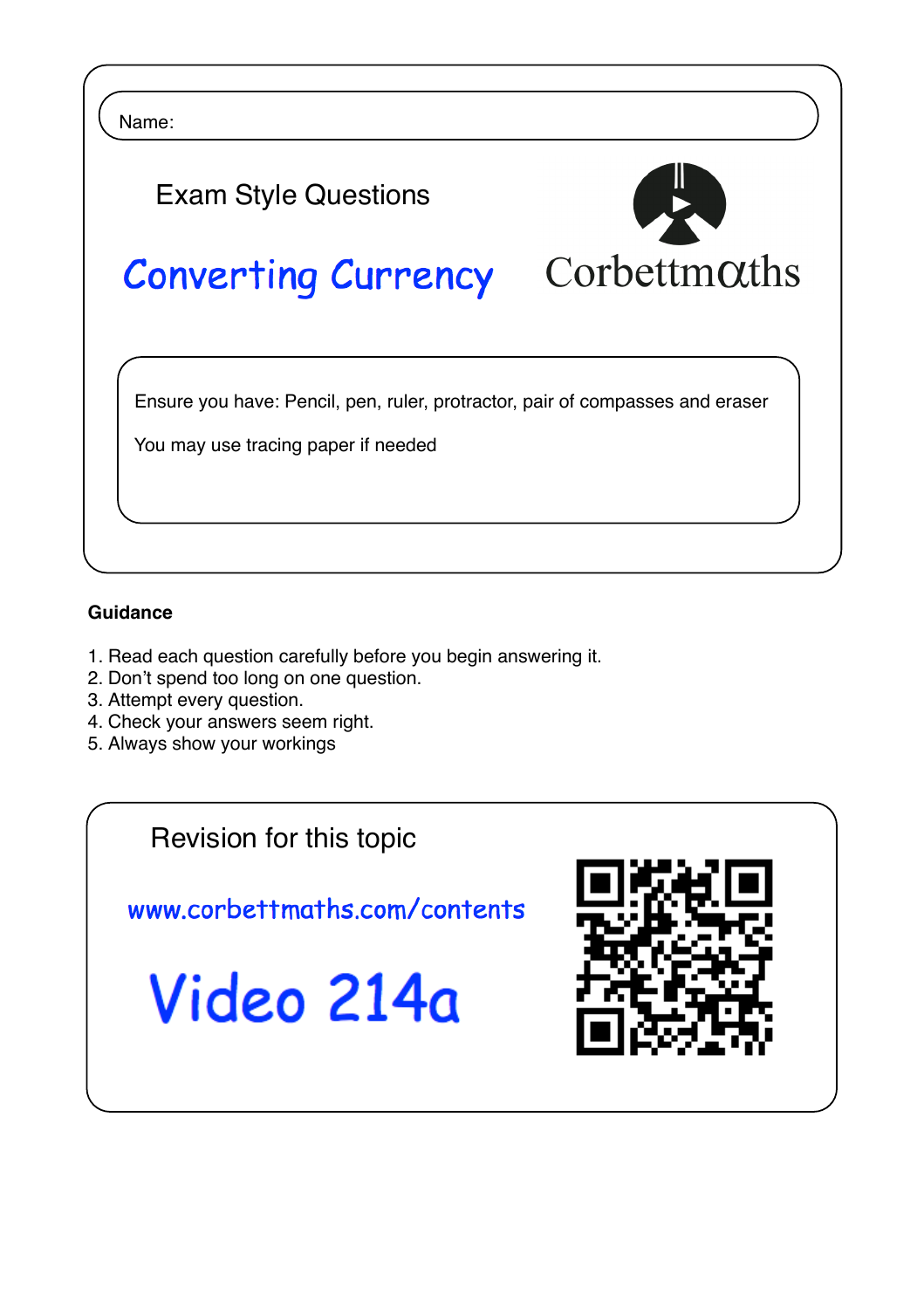1. Sophie went to Spain.

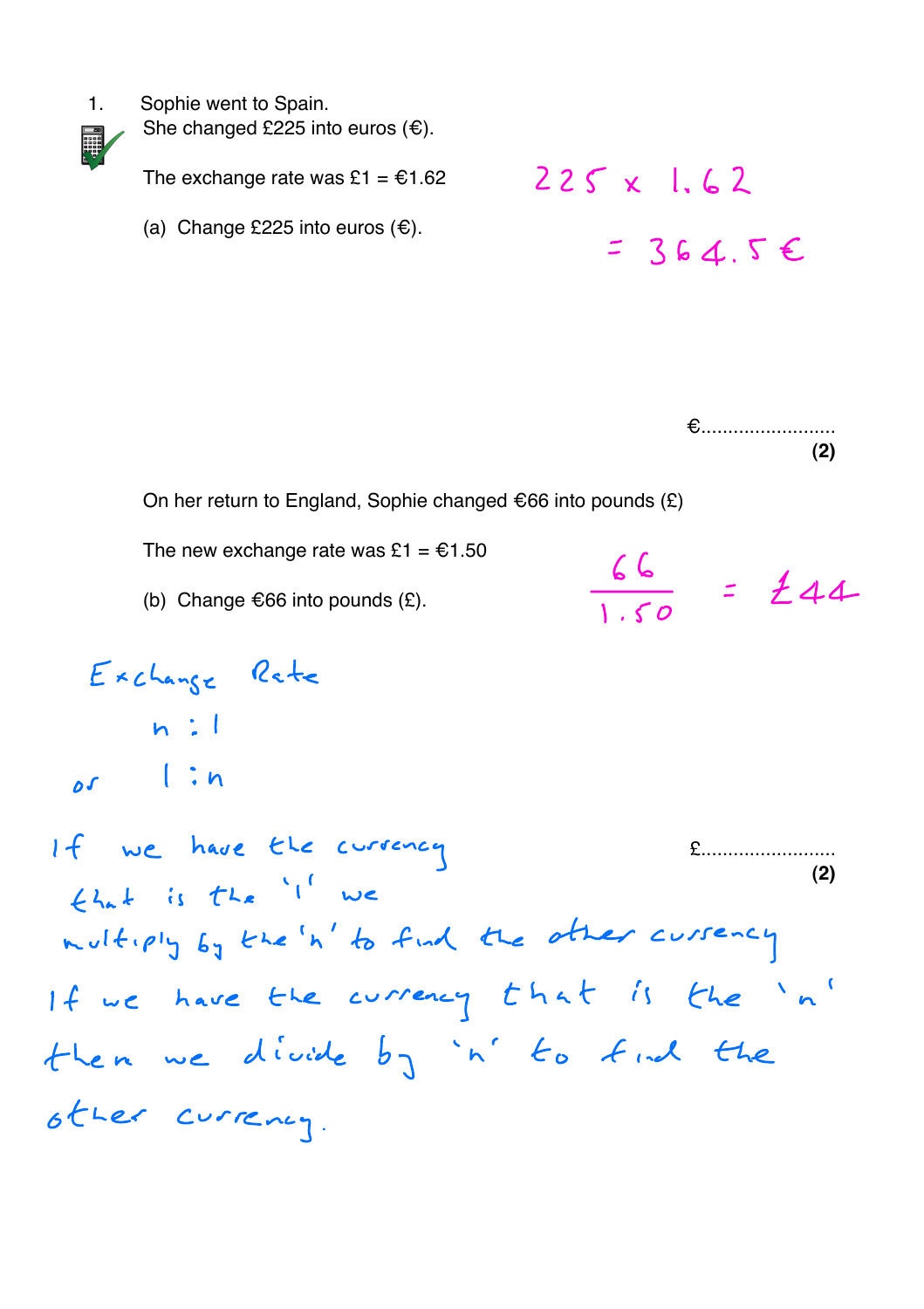2. James is going on holiday in New York. James changes £400 into dollars (\$).



The exchange rate is  $£1 = $1.50$ 

(a) Work out how many dollars (\$) James will receive.

400 x 1.50



James notices a watch costs \$77.50. In Manchester, the same watch costs £50.

(b) Work out the difference in cost. Give your answer in dollars (\$).

> $t50 \times 1.5 = 175$ so 2.50 dearer in New York

 $\frac{2.50}{1.50}$ **(2)**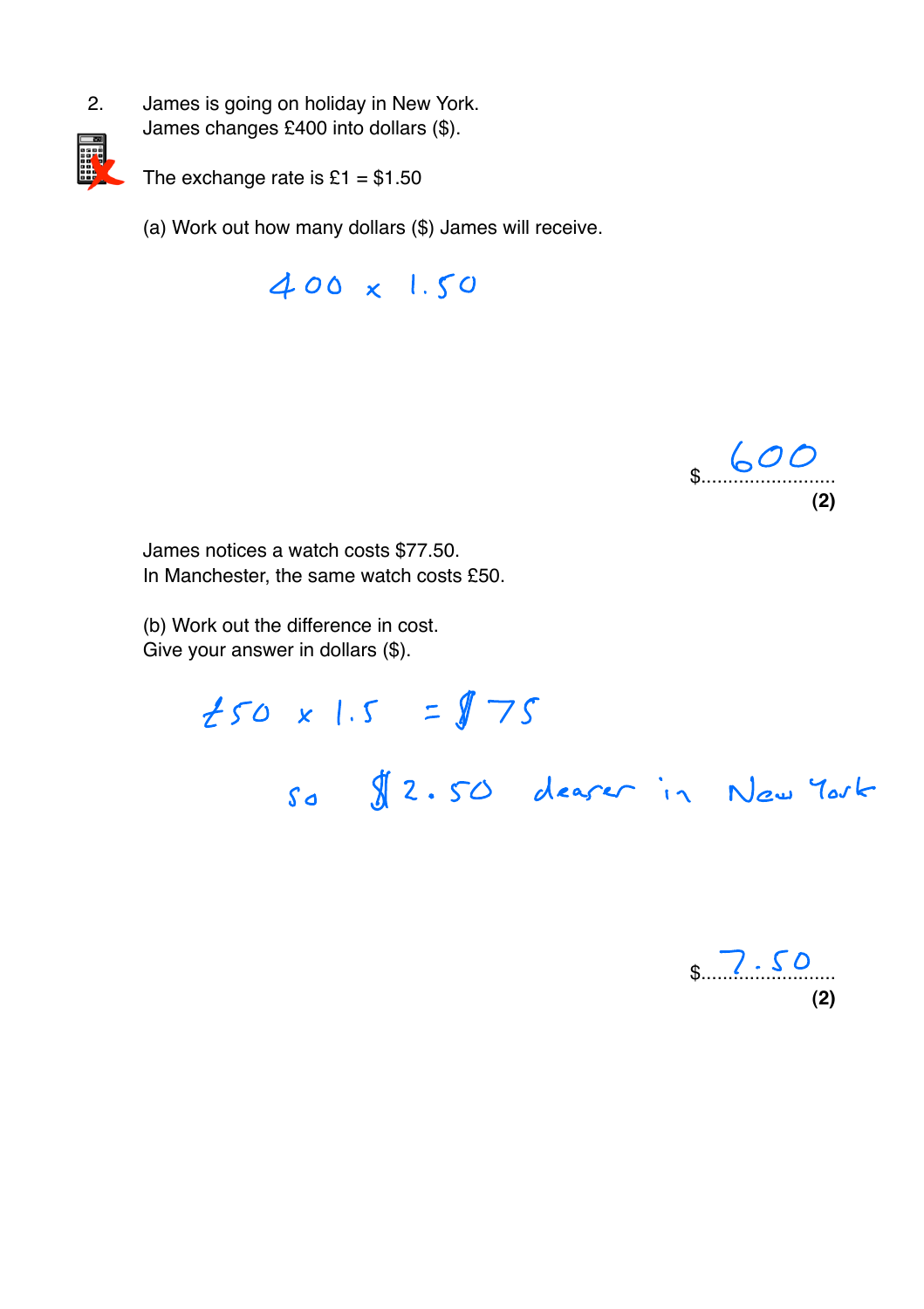



The exchange rate is £1 =  $€1.60$ .

Find the cost of the ice cream in pounds.

2.16 l.60 1.35



4. Kevin is going on holiday to Japan. He wants to change some money into yen.



The bank only stocks ¥1000 notes. James wants to change up to £300 into yen. He wants as many ¥1000 notes as possible.

The exchange rate is  $£1 = 4168$ 

How many ¥1000 notes should he get?

300 X 168  $7750400$ He will get  $50$   $\frac{1}{4}$  1000 notes

> ......................... **(3)**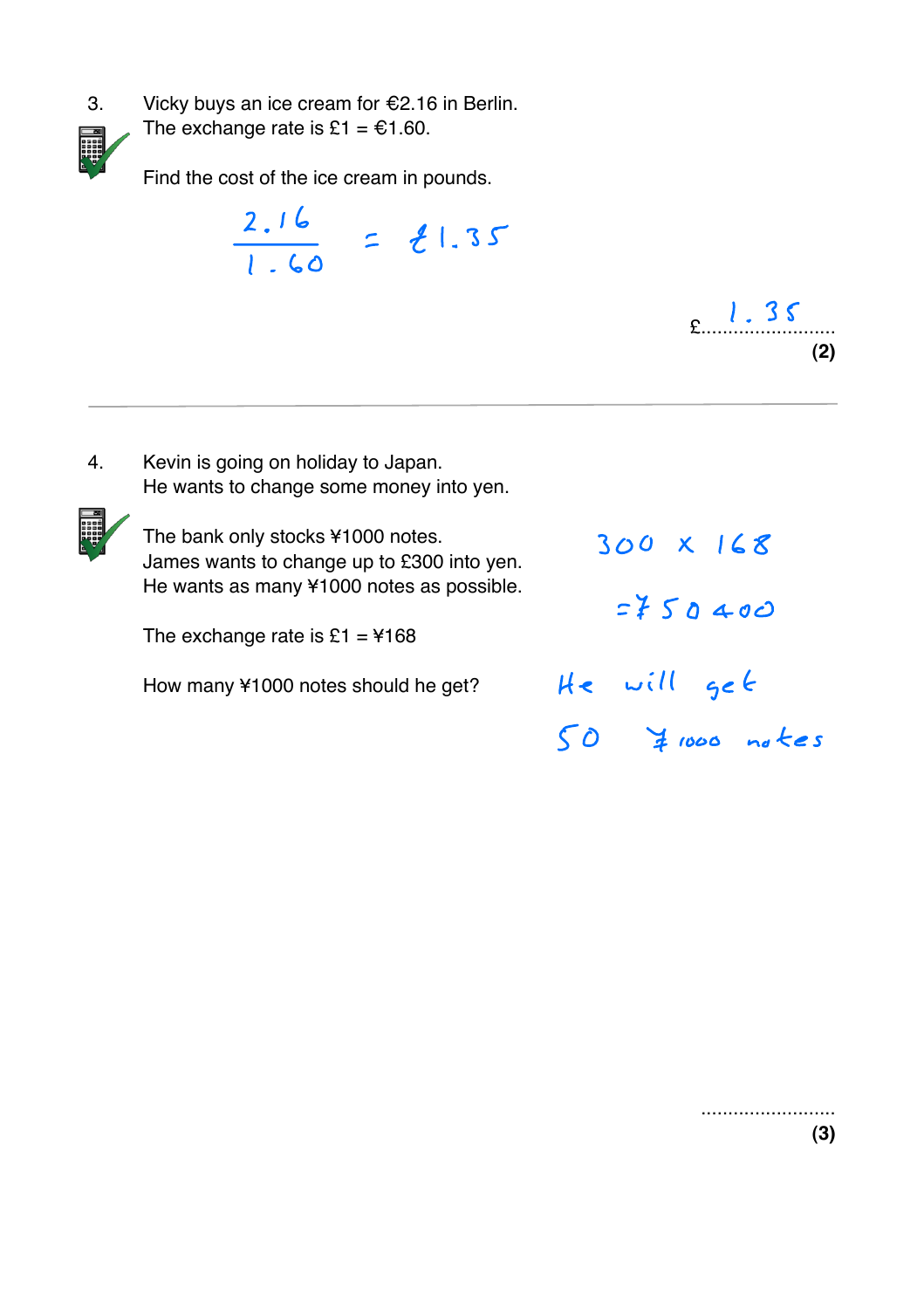5. George is going on holiday to Poland



George changes £120 into Zloty. The exchange rate is  $£1 = 5$  Zloty

(a) Work out how many Zloty George gets for £120.

 $120 x5 = 600$  Zloty

...................Zloty **(2)**

George wants to buy a football jersey. The jersey costs 135 Zloty.

(b) Work out the cost of the jersey in pounds

<u>| J S</u> 5  $\mathbf{2}$ 

£........................ **(2)**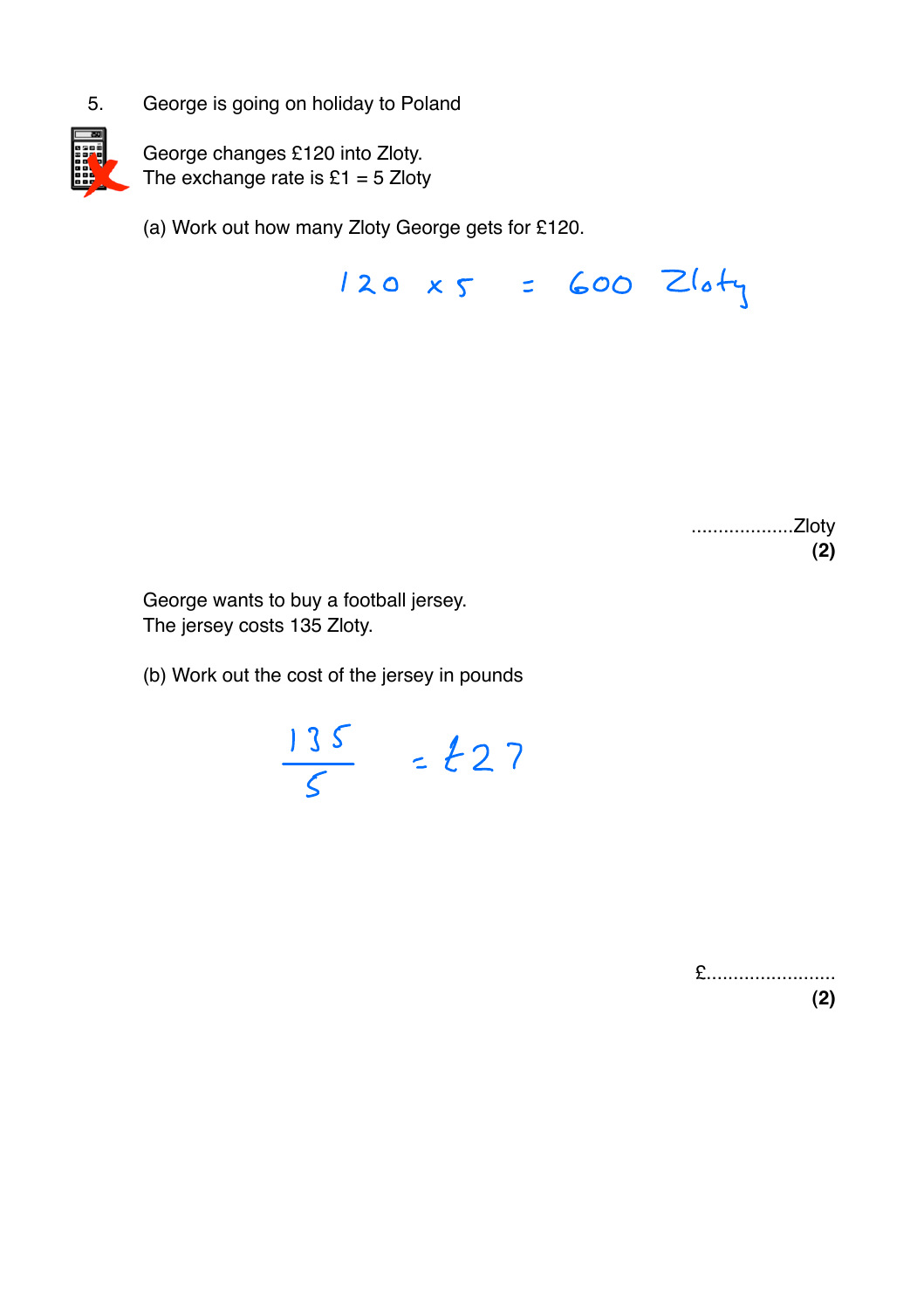6. James has received two job offers.



A job in Milan which pays €55,000 a year. A job in Boston which pays \$64,000 a year.

The exchange rates were  $£1 = $1.42$  and  $£1 = £1.25$ .

Which job offer has the highest salary? Show working to explain your answer.